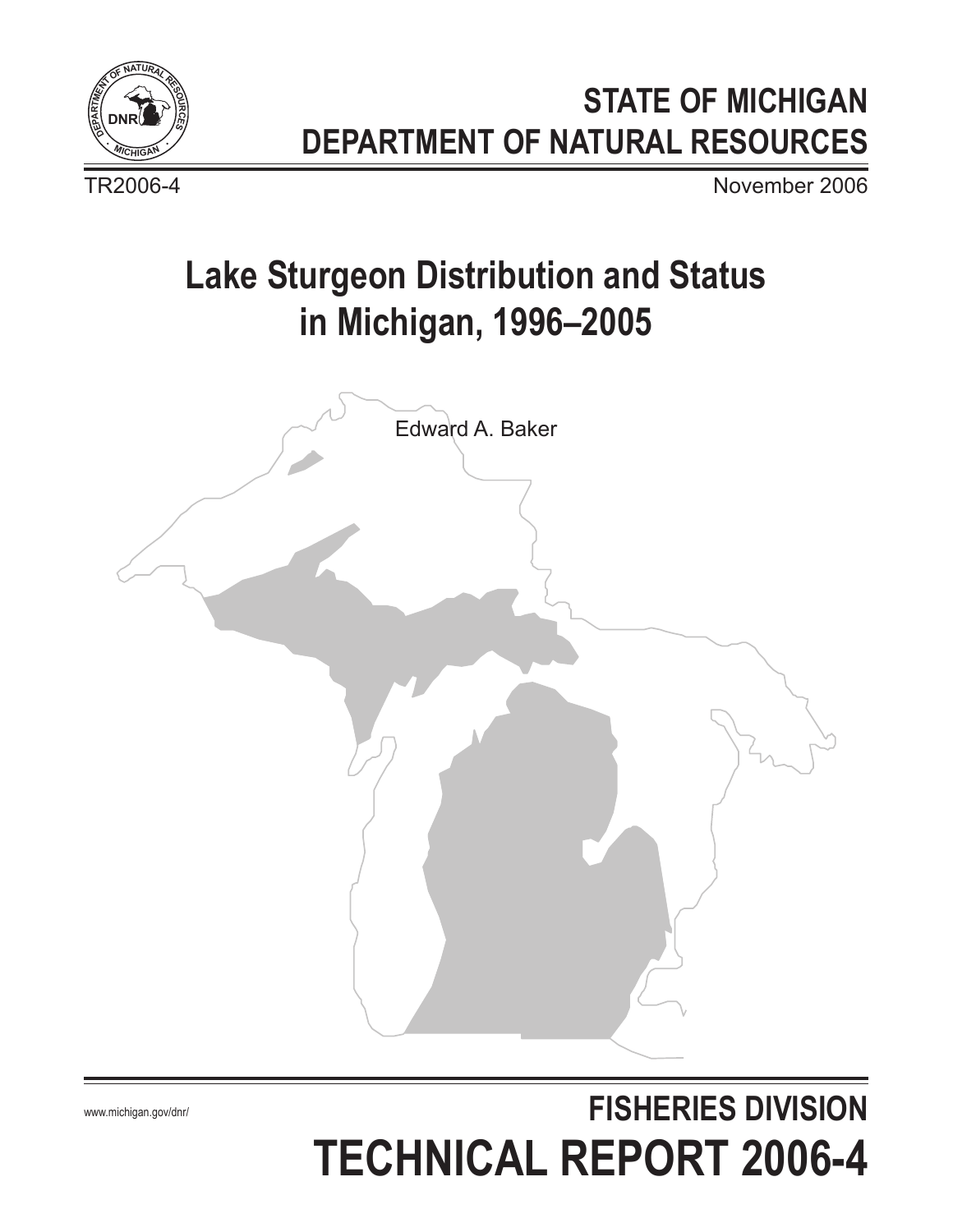### **MICHIGAN DEPARTMENT OF NATURAL RESOURCES FISHERIES DIVISION**

#### **Fisheries Technical Report 2006-4 November 2006**

#### **Lake Sturgeon Distribution and Status in Michigan, 1996–2005**

Edward A. Baker



#### **MICHIGAN DEPARTMENT OF NATURAL RESOURCES (DNR) MISSION STATEMENT**

"The Michigan Department of Natural Resources is committed to the conservation, protection, management, use and enjoyment of the State's natural resources for current and future generations."

#### **NATURAL RESOURCES COMMISSION (NRC) STATEMENT**

The Natural Resources Commission, as the governing body for the Michigan Department of Natural Resources, provides a strategic framework for the DNR to effectively manage your resources. The NRC holds monthly, public meetings throughout Michigan, working closely with its constituencies in establishing and improving natural resources management policy.

#### **MICHIGAN DEPARTMENT OF NATURAL RESOURCES NON DISCRIMINATION STATEMENT**

The Michigan Department of Natural Resources (MDNR) provides equal opportunities for employment and access to Michigan's natural resources. Both State and Federal laws prohibit discrimination on the basis of race, color, national origin, religion, disability, age, sex, height, weight or marital status under the Civil Rights Acts of 1964 as amended (MI PA 453 and MI PA 220, Title V of the Rehabilitation Act of 1973 as amended, and the Americans with Disabilities Act). If you believe that you have been discriminated against in any program, activity, or facility, or if you desire additional information, please write:

| HUMAN RESOURCES<br>MICHIGAN DEPARTMENT OF NATURAL RESOURCES<br>PO BOX 30028<br>LANSING MI 48909-7528 |  | MICHIGAN DEPARTMENT OF CIVIL RIGHTS<br>CADILLAC PLACE<br>3054 W. GRAND BLVD., SUITE 3-600<br>DETROIT MI 48202 | 0r | OFFICE FOR DIVERSITY AND CIVIL RIGHTS<br>US FISH AND WILDLIFE SERVICE<br>4040 NORTH FAIRFAX DRIVE<br>ARLINGTON VA 22203 |
|------------------------------------------------------------------------------------------------------|--|---------------------------------------------------------------------------------------------------------------|----|-------------------------------------------------------------------------------------------------------------------------|
|------------------------------------------------------------------------------------------------------|--|---------------------------------------------------------------------------------------------------------------|----|-------------------------------------------------------------------------------------------------------------------------|

For information or assistance on this publication, contact the MICHIGAN DEPARTMENT OF NATURAL RESOURCES, Fisheries Division, PO BOX 30446, LANSING, MI 48909, or call 517-373-1280.

TTY/TDD: 711 (Michigan Relay Center)

This information is available in alternative formats.



*Printed under authority of Michigan Department of Natural Resources Total number of copies printed 100 — Total cost \$222.34 — Cost per copy \$2.22*

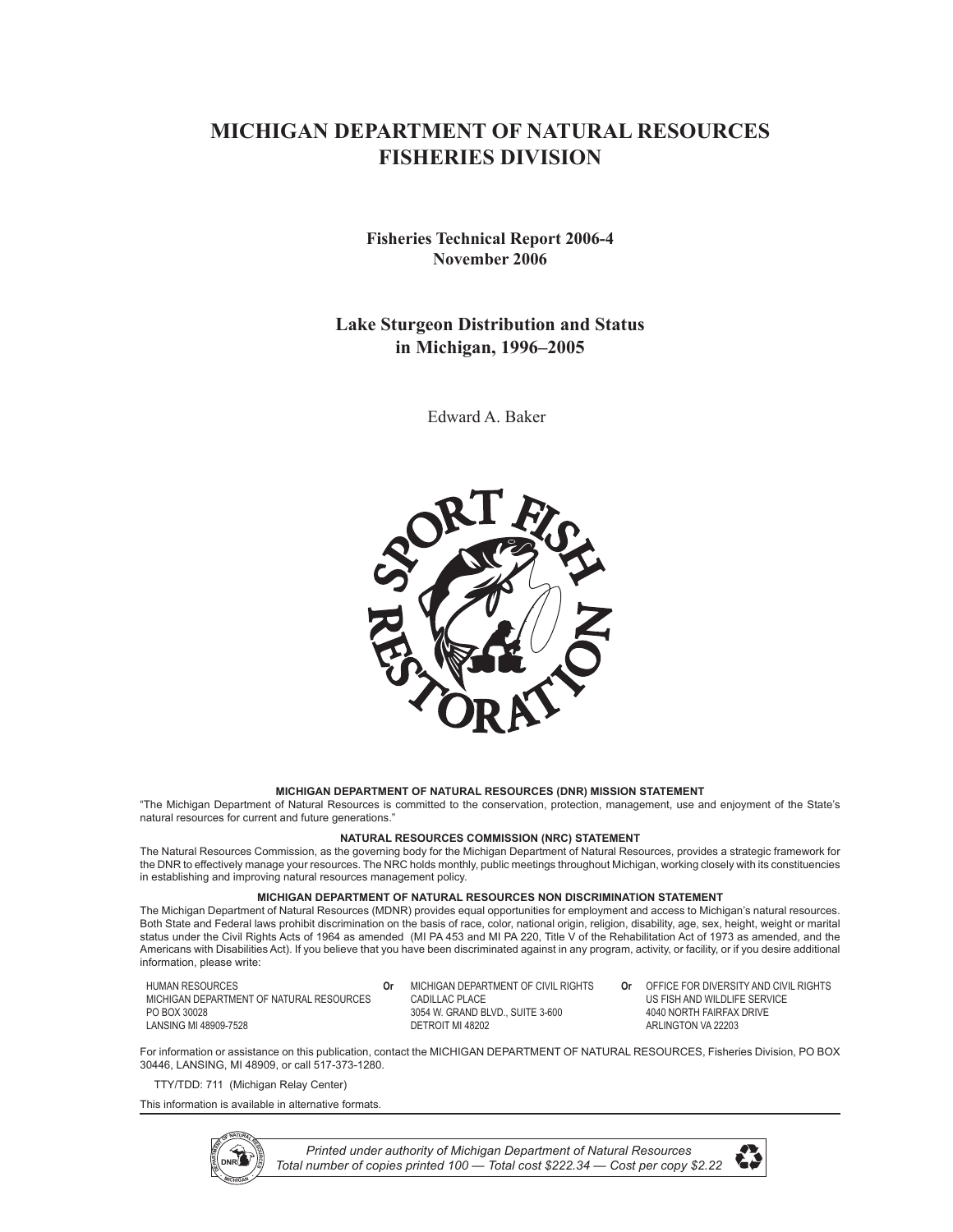Suggested Citation Format

Baker, E. A. 2006. Lake Sturgeon Distribution and Status in Michigan, 1996–2005. Michigan Department of Natural Resources, Fisheries Technical Report 2006-4, Ann Arbor.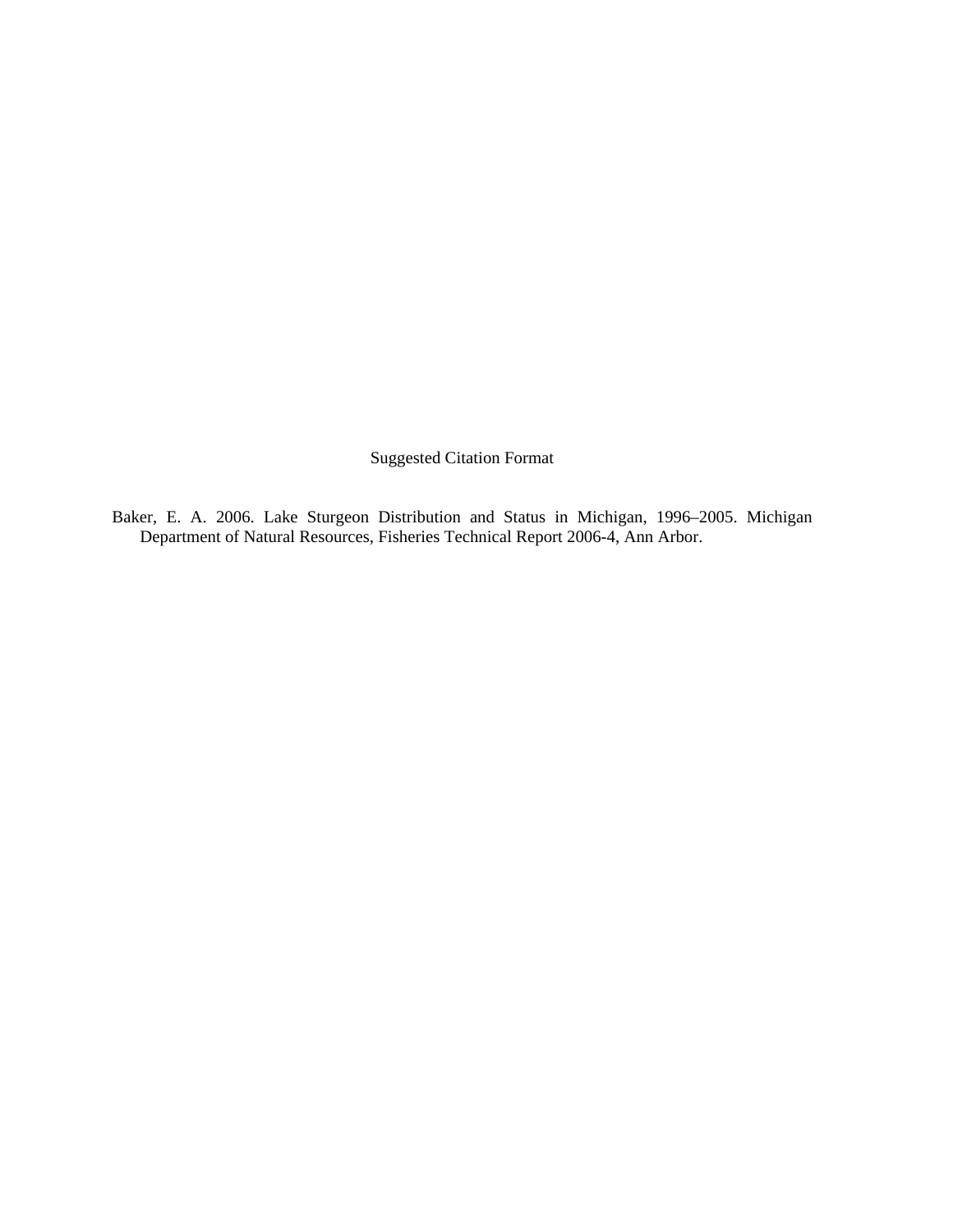#### **Lake Sturgeon Distribution and Status in Michigan, 1996–2005**

#### **Edward A. Baker**

*Marquette Fisheries Research Station 484 Cherry Creek Road Marquette, Michigan 49855* 

*Abstract.–*Lake sturgeon is listed as a threatened species in Michigan and throughout much of its native range. There are several impediments to lake sturgeon rehabilitation and management including uncertainty about the distribution and current status of populations and a lack of knowledge of lake sturgeon early life history. I sampled waters across northern Michigan to gain a better understanding of lake sturgeon status and early life history. A total of 1,261 adult and juvenile lake sturgeons were captured from 10 of the 19 waters sampled. Only four populations appear to be reproducing successfully and self-sustaining: Black Lake, Sturgeon River, Menominee River, and Lake St. Clair. In the Sturgeon River larval lake sturgeons drifted downstream after hatching and were captured up to 61 km downstream from the spawning site. Young of the year and juvenile lake sturgeons proved difficult to capture, but collaborative efforts in Black Lake and Sturgeon River/Portage Lake provided insights into lake sturgeon early life history. In the Sturgeon River, young lake sturgeons drifted downstream and were present in the lower river until at least mid-August. In the Black River, some larval lake sturgeons likely drifted out of the river and into Black Lake, located only 11 km from the spawning site. Young of the year and juvenile lake sturgeons were found over sand, or sand and small gravel, substrates in the Sturgeon River and over sand in the Black River. In the Ontonagon River, which was stocked with lake sturgeons from 1998 to 2004, age-0 and yearling lake sturgeons were captured in the lower river over soft substrates of sand and silt. Rehabilitating and reestablishing lake sturgeons will likely require continued prohibitions on harvest as well as future stocking efforts to reintroduce lake sturgeons to former habitats.

Lake sturgeon *Acipenser fulvescens* is one of 29 species of sturgeon worldwide and is the only sturgeon species native to the Great Lakes. The native range of lake sturgeon included the Great Lakes basin and St. Lawrence River, the Hudson Bay drainage, and the Mississippi River drainage upstream from northern Mississippi. Lake sturgeons were historically abundant and widespread in the Great Lakes prior to European settlement of the region, but their abundance quickly declined soon after their commercial value was realized (Harkness and Dymond 1961; Houston 1987; Holey et al. 2000). Present lake sturgeon abundance in the Great Lakes is estimated to be less than 1% of historical abundance (Hay-Chmielewski and Whelan 1997) and lake sturgeon is listed as a threatened species by states throughout most of its native range, including Michigan. The lake sturgeon decline resulted in a closure of the commercial fishery in Michigan Great Lakes waters in 1951 and in all United States Great Lakes waters in 1977. Recreational angling regulations are also very restrictive; many waters are closed to recreational harvest, and where harvest is allowed the limit is one fish per angler per season. Minimum size limits vary among waters open to harvest and are intended to keep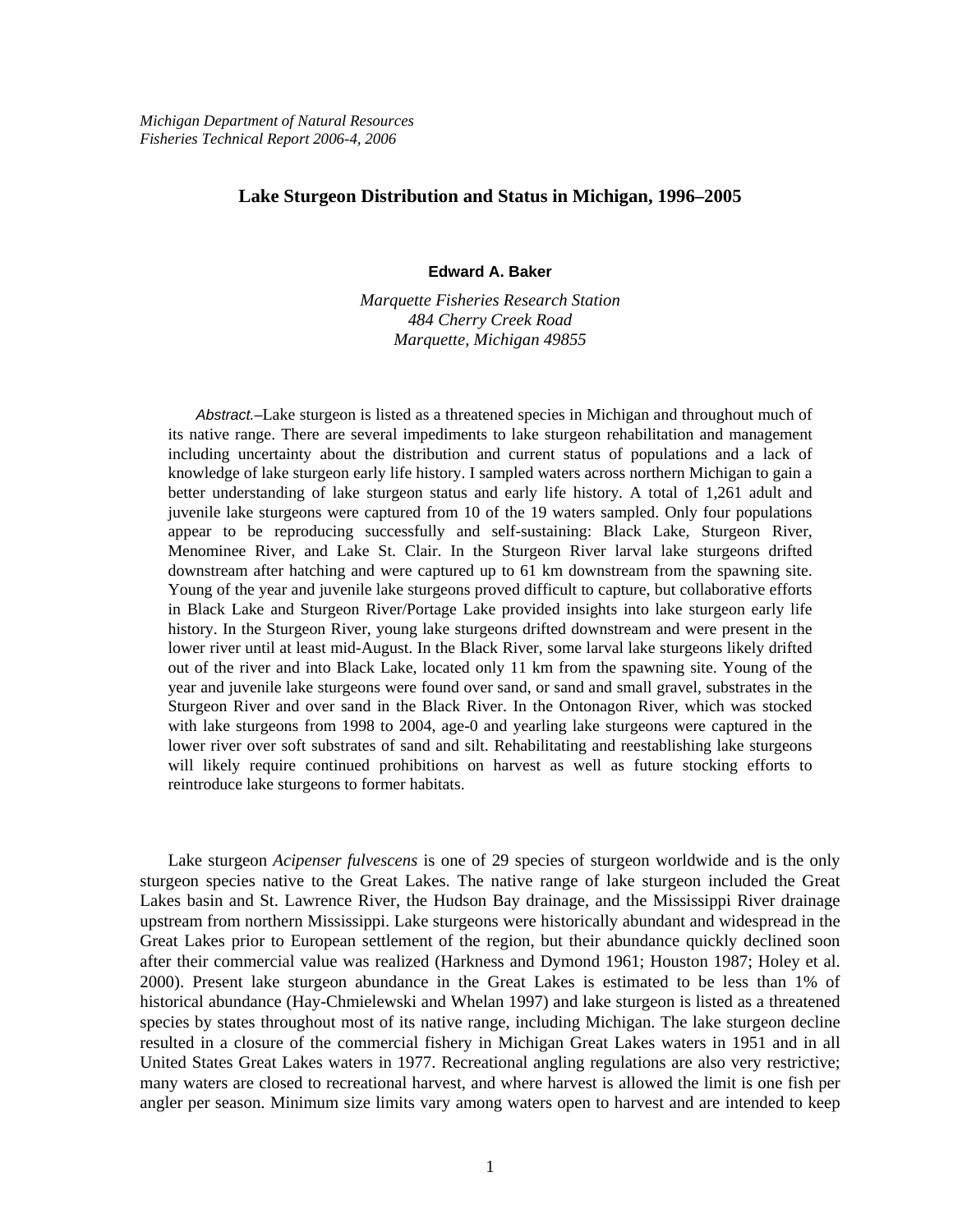exploitation focused on adult fish larger than 1-m in length, except in Lake St. Clair and the St. Clair River where a slot limit protects large fish from harvest.

Several factors led to the decline of lake sturgeon, including overharvest and habitat destruction, and have been described by others (Harkness and Dymond 1961; Houston 1987). The failure of lake sturgeon populations to expand in the decades following the closure of commercial and recreational fisheries is likely due to two primary factors. First, the construction of dams (primarily hydropower) has prevented access to historic spawning habitats on most Great Lakes tributaries, thus greatly reducing or eliminating natural reproduction. In many rivers historically used by spawning lake sturgeons, hydropower dams have been constructed at the downstream end of the first high gradient river stretch upstream from the lake. It is these high gradient riffle habitats that lake sturgeons select for spawning and that are now inaccessible. A good example of a river impacted by hydropower development is the Menominee River. The Menominee River once supported large annual spawning runs of lake sturgeons as well as whitefishes (Coregonines), lake trouts *Salvelinus namaycush*, suckers (*Moxostoma* spp. and *Catostomus* spp.) and likely other species. All of these species were originally able to ascend the Menominee River for many km. However, in 1924 a hydropower dam was completed at the base of a high gradient stretch of river less than 4 km upstream from Lake Michigan. This dam now prevents access to virtually all historic spawning sites in the river. In addition to hydropower dam construction, peaking hydropower dam operation has also likely prevented lake sturgeons from expanding (Auer 1996a). Peaking hydropower operation causes flood and near-drought conditions downstream from hydropower dams, usually within a 24-hr period.

The second factor that has limited lake sturgeon's ability to rebound is their unusual biology. Lake sturgeons do not become sexually mature until they reach 15–20 years age (Roussow 1957; Scott and Crossman 1973), and they spawn intermittently thereafter. Males may spawn annually or every other year, but females spawn once every 3–6 years (Auer 1996a; Smith and Baker 2005). Because of this intermittent spawning, lake sturgeon recruitment is low even when populations are large and considered healthy (Priegel and Wirth 1975; Boreman 1997).

Although it was clear that lake sturgeon abundance was greatly reduced from historic levels, little was known about the current status of lake sturgeon in Michigan's inland and Great Lakes waters prior to 1995. Because of this lack of knowledge and recognizing the need for directed management of lake sturgeon in Michigan, the Department of Natural Resources (DNR), Fisheries Division formed a Lake Sturgeon Committee and charged it with developing a statewide rehabilitation plan. In 1997 the committee published a rehabilitation plan (Hay-Chmielewski and Whelan 1997) and therein called for research to gain a better understanding of the current distribution of lake sturgeon populations in Michigan. Other knowledge gaps identified in the plan included lake sturgeon genetics, life history, minimum viable population size, habitat needs, and contaminant impacts. This study was initiated to address some of the knowledge gaps about lake sturgeon with the expectation that filling these gaps would lead to improved lake sturgeon management decisions.

The specific objectives of this study were to: 1) determine if lake sturgeons were successfully reproducing in selected Upper Peninsula rivers by evaluating if lake sturgeon larvae were being produced; 2) determine early (larval and juvenile) life history of lake sturgeons and identify habitat use of young lake sturgeons in waters where reproduction was occurring; and 3) tag adult lake sturgeons spawning in Sturgeon River (Houghton and Baraga counties) and other rivers to monitor lake sturgeon movement, characteristics of the spawning stock, and degree of spawning-stream fidelity.

During the course of this study, I was privileged to become involved with other investigators on a variety of different projects directed at lake sturgeon and also saw an increase in lake sturgeon research by other investigators. This report is primarily a summary of data collected during the course of my work. However, to provide a more complete understanding of the statewide status of lake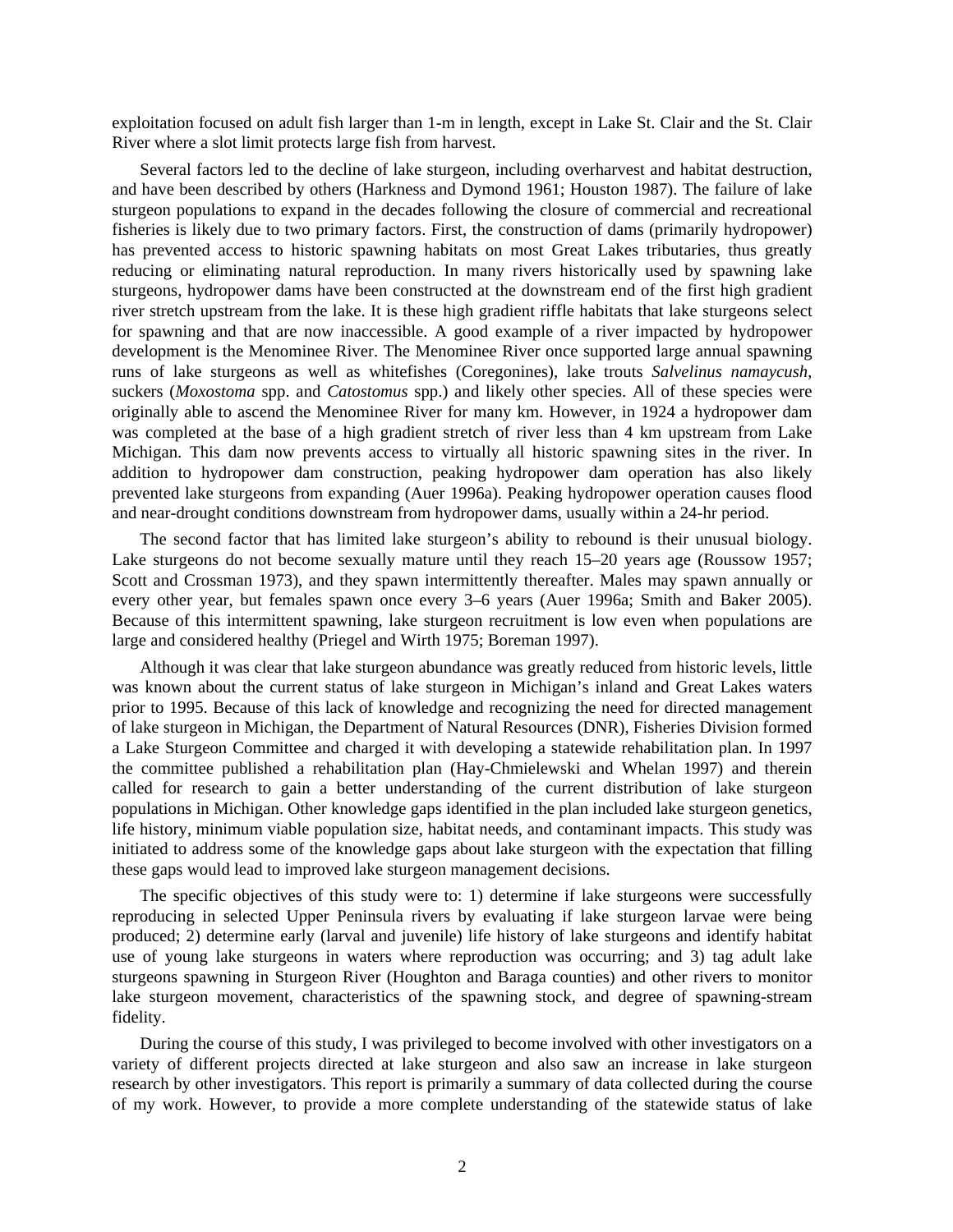sturgeon I have also included numerous references to data collected during the course of collaborative studies and during studies completed by other investigators between 1996 and 2005.

#### **Study Area**

The study area for the work I completed included the entire Upper Peninsula and the northern half of the Lower Peninsula of Michigan. Sites selected for sampling had been identified as waters that were known, or suspected, to have supported lake sturgeon prior to the widespread decline of populations (Hay-Chmielewski and Whelan 1997; Figure 1). Sites I sampled were selected based on their inclusion in the Hay-Chmielewski and Whelan (1997) report, recent lake sturgeon sightings, and location. However, because lake sturgeon researchers have been active throughout Michigan this report covers waters sampled throughout the entire state.

#### **Methods**

A variety of gears were used to sample lake sturgeons (Table 1 and Appendix 1). The gear used in a particular location was selected based on the life history stage being targeted, the characteristics of the water body being sampled, time of year (i.e., spawning season), and prior experience. For example, lake sturgeons in the Sturgeon River, Houghton County are known to be vulnerable to capture with large dip nets while they are at the spawning grounds (Auer 1996a) and so this was the only method employed for capturing adults there. In contrast, because the status of lake sturgeons in the Tahquamenon River was unknown and there was no prior information about capture techniques there, I sampled with gill nets, drift nets, setlines, and a boomshocker electrofishing boat at various times throughout the open water season. These methods targeted adult and larval lake sturgeons.

Gill nets used when targeting adult lake sturgeons were constructed of monofilament mesh and were 20.3 and 25.4-cm bar mesh size. Each panel was 91.4 m long and 2.4 m tall and each net set consisted of at least one panel of each mesh size. Gill nets used when targeting juvenile lake sturgeons were 18.3-m long, graded-mesh experimental nets consisting of six 3.05-m panels of experimental monofilament stretch mesh measuring 25.4, 38.1, 50.8, 63.5, 76.2, and 101.6 mm. Two 18.3-m gangs were tied together to provide replication of each mesh size for any given set. Gill nets set for adults and juveniles were fished throughout the open water season, were typically set overnight, and in some instances were fished for several consecutive days. When nets were set for consecutive days, they were checked at least once every 24 hours.

Drift nets used to target larval lake sturgeons were bag-style nets constructed of 1600-μm mesh netting and attached to a D-shaped frame. The D-shaped frame opening was  $0.36 \text{ m}^2$  and had dimensions of 77 cm across the base and 55 cm high. Net bags were 2.5 m long and had a detachable collection cup at the terminal end of the bag. The detachable cup had 1000-μm mesh and was 31.2 cm long. Dates selected for drift net sampling were based on dates of observed lake sturgeon spawning or on river temperature. Three to six drift nets were fished on the river bottom at points equidistantly spaced across the river at the sampling point. Nets were deployed in the river by personnel in waders, from a small boat, or from bridge crossings, and were fished from approximately 2100 hours until 0000 hours (dusk until 12:00 am). Nets were checked once each hour and contents were sorted at the sampling site.

The bottom trawl used for sampling was a shrimp try net with a 3.05-m (10-ft) headrope, 19-mm (0.75-in) square mesh body, and 6.4-mm (0.25-in) square mesh cod-end liner. Trawl tows were generally 10 min duration in habitats that were typically less than 10 m deep. Trawl tows were targeted at juvenile lake sturgeons and were also focused on stocked lake sturgeons in Ontonagon River.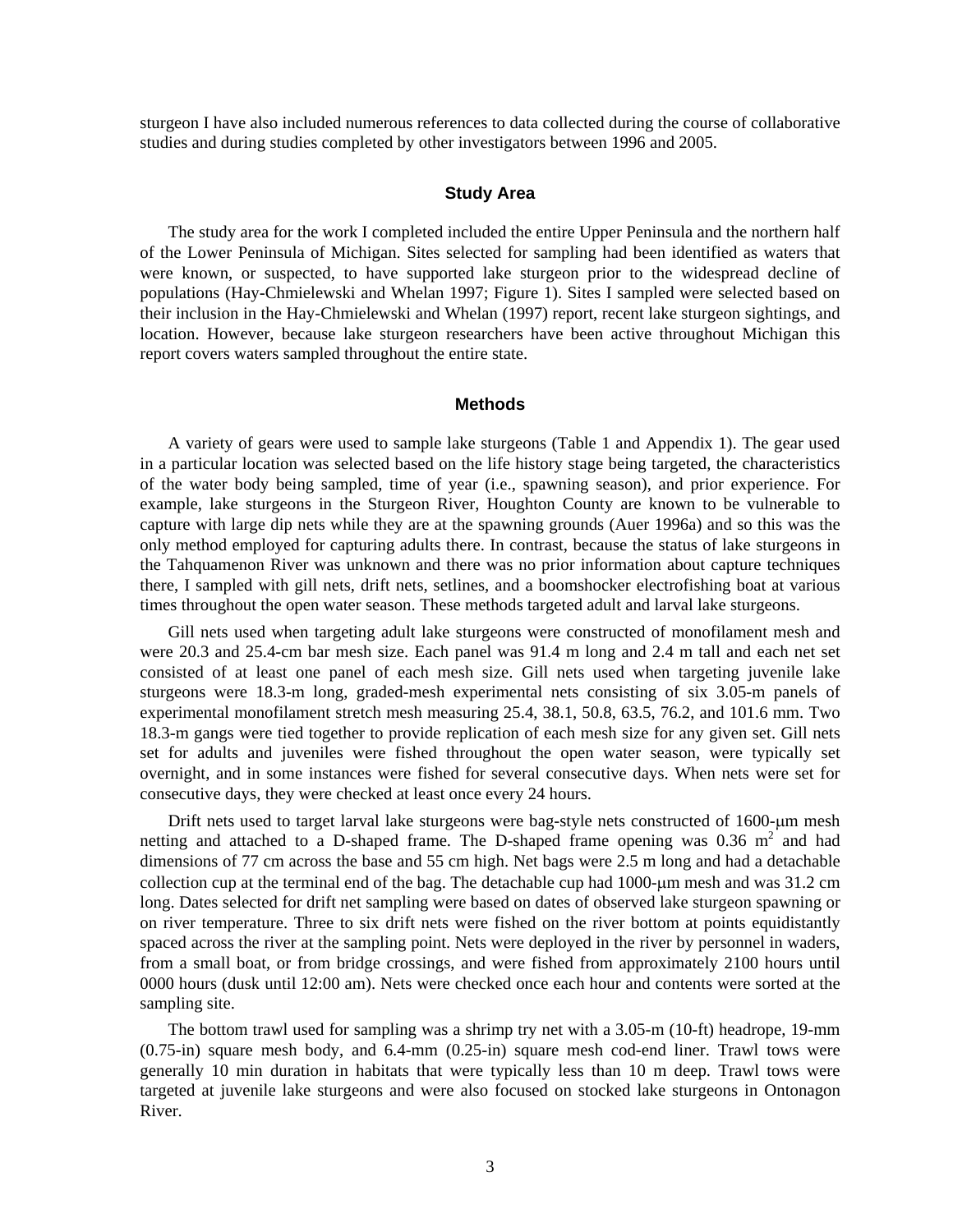Setlines were constructed following those used by Thomas and Haas (1999) and were fished overnight for adult lake sturgeons. As with some of the gill-net sets, setlines were occasionally fished for several consecutive nights and were checked at least once every 24 hours. Setlines were baited with a variety of baits including night crawlers, ruffe *Gymnocephalus cernuus*, and round gobies *Neogobius melanostomus*.

A Smith-Root electrofishing boat was used to sample for adult and juvenile lake sturgeons in several locations. The electrofishing control settings varied somewhat depending on the local conditions (i.e., conductivity) but I typically used pulsed direct current (DC) in waters less than approximately 3 m deep.

Fyke nets were set for juvenile lake sturgeons in Indian Lake during 1996. Fyke nets were constructed of 8-mm bar-mesh nylon netting. Leads were approximately 20 m long and nets were set perpendicular to shore in water less than 2 m deep. Fyke nets were set for several days but checked at least once every 24 hours.

Some lake sturgeon data were received from commercial fishers using trap nets to harvest lake whitefish *Coregonus clupeaformis*. Capture data were received from two fishers in Lake Superior and a single commercial fisher in Bay de Noc, Lake Michigan.

Finally, large dip nets (Smith and Baker 2005) were used during visual surveys in several rivers where suitable spawning habitat was located. Visual surveys were conducted by personnel in waders, and when adult lake sturgeons were observed the large dip nets were used to capture fish. Visual surveys typically proceeded in an upstream direction from the downstream end of the suspected spawning habitat and a capture attempt was made on all observed lake sturgeons.

When adult or juvenile lake sturgeons were captured, they were measured for total length (TL), fork length (FL), girth, and weight. In addition, if adults were captured during the spawning season I determined fish gender using the criteria from Auer (1999). Captured lake sturgeon larvae were measured and released. All captured lake sturgeons that were over 37-cm TL were tagged with serially numbered Floy anchor tags. Beginning in 2000 all lake sturgeons larger than 25 cm were also tagged with passive integrated transponder (PIT) tags. The PIT tags were small (14-mm) glass encapsulated tags that had unique 10-digit alphanumeric codes and required an electronic PIT tag reader to detect. All PIT tags were injected under the third or fourth dorsal scute behind the head.

#### **Results and Discussion**

#### *Lake Sturgeon Distribution and Population Status*

A total of 1,261 adult and juvenile lake sturgeons were captured from 10 of the 19 water bodies sampled (Table 2). Numbers of lake sturgeon captured ranged from 2 in the Millecoquins River to 465 in the lower Menominee River. Lake sturgeon spawning was confirmed in the Sturgeon River (Houghton County), Otter River, Millecoquins River, lower Menominee River, Manistee River, and Black River, although lake sturgeon larvae were only captured in the Sturgeon and Black rivers. Spawning was confirmed by direct observation of fish spawning, capture of ripe fish, or direct observation of lake sturgeon eggs on substrate. The confirmed spawning in the Millecoquins River was restricted to a single male and female pair observed spawning and captured 24 April 1998. No lake sturgeons have been observed or captured in the Millecoquins River since 1998; however, a lake sturgeon mortality was reported to the Newberry DNR office in summer 2001. Lake sturgeon spawning in Otter River was confirmed by the presence of lake sturgeon eggs on river substrate during a visual survey for spawning adults during May 2002.

Lake sturgeons were also known to be present in the spring in the Carp River and in the St. Mary's River near Sault Ste. Marie (Mackinaw County; R. Greil, Lake Superior State University, personal communication), and were present in Otter Lake (Michigan DNR unpublished data;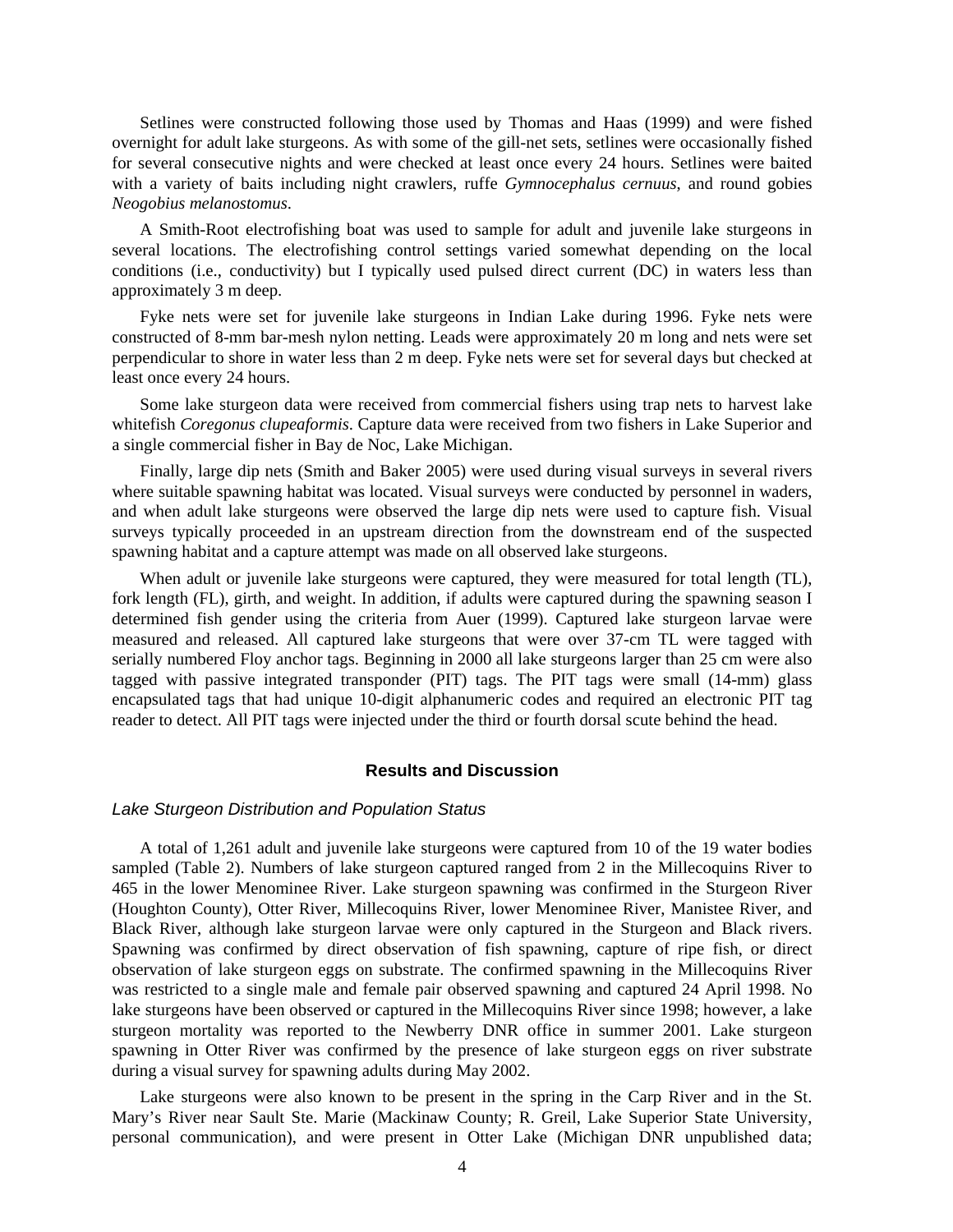Figure 1). Anecdotal reports of commercial lake sturgeon captures have come from other Great Lakes waters including Traverse Bay of Lake Michigan, Saginaw Bay of Lake Huron, Keweenaw Bay of Lake Superior, and Lake Superior waters between Ontonagon and the entrance to the Portage Canal (Figure 1).

Of the 10 waters where lake sturgeons were captured, only three populations appear to be selfsustaining. Larval lake sturgeons were captured in the Black ( $N = 104$ ) and Sturgeon (Houghton County,  $N = 695$ ) rivers, and juvenile lake sturgeons were captured in the Menominee River. Larval lake sturgeons averaged 21.4-mm TL and ranged from 16 to 33-mm TL. Larval lake sturgeons were captured as early as 21 May (2001) and as late as 22 June (1997) in the Sturgeon River. Larval sampling in the Black River was confined to 23-24 May 1999 and larvae were captured on both dates. In addition to captured larvae, there was evidence of recent recruitment to the spawning stocks for the Sturgeon River, Black Lake, and Menominee River populations. Small (<110 cm), likely first-time spawning adults have been captured in the Sturgeon River spawning run in recent years (Figure 2). Juvenile lake sturgeons have been captured in Black Lake (Smith and King 2005a; Baker and Borgeson 1999) and in Menominee River; although no larval lake sturgeons were captured from the lower Menominee River. Recent work in the Manistee River has confirmed that lake sturgeon larvae are being produced in that river and older young of the year fish have also been captured in the Manistee River (J. M. Holtgren, Little River Band of Ottawa Indians, personal communication). However, because of the small number of spawning adults (Peterson et al. 2002) there is concern about the long-term viability of the population. Lake sturgeon larvae have also been captured in the Muskegon River (D. Peterson, University of Georgia, personal communication) but the number of larvae captured and the number of spawning adults in the Muskegon River are apparently much lower than in the Manistee River and the long-term viability of this population is also in doubt.

Although adult lake sturgeons were captured or observed in Indian Lake, Millecoquins River, Manistique River, Carp River, and Otter River there are no data suggesting that these populations are reproducing or self-sustaining. The Indian Lake population is small and may be declining. Bassett (1981) captured ripe male and female lake sturgeons in Indian River, but no spawning activity has been documented since 1981. Bassett (1991) captured 15 lake sturgeons during gill-net sampling in Indian Lake, but was unable to calculate a population estimate because no fish were recaptured. In a similar gill-net sampling effort during June 2005, only six lake sturgeons were captured. Two other sturgeons fell out of the nets as they were lifted. The smallest lake sturgeon captured in Indian Lake during 2005 was 104 cm, an indication that natural reproduction has occurred since Bassett's 1991 effort. However, I was unable to document spawning in Indian River by either visual survey or larval drift netting, and sampling for juvenile lake sturgeons was unsuccessful.

The Manistique River population is also apparently small. Gill-net and setline sampling in the river mouth below the dam in Manistique captured two lake sturgeons during April 2003. Both fish were ripe males in spawning condition (milt expressed under slight pressure applied to abdomen), indicating spawning may have been taking place below the dam. However, no eggs were observed and no larvae or juvenile fish were captured in the Manistique River. Lake sturgeons are also known to be present above the Manistique Paper Mill dam and it is possible the fish captured below the dam were produced upstream and moved downstream over the dam. It is also possible that the fish came from Indian Lake, which is connected to the Manistique River via the Indian River just upstream of the Manistique dam.

Recent data gathered by other investigators have confirmed lake sturgeon presence in other rivers. The Grand, St. Joseph, and Kalamazoo rivers (Michigan DNR, unpublished data) and the Muskegon River (D. Peterson, University of Georgia, personal communication) all support lake sturgeons, and the Muskegon and Kalamazoo rivers both have been confirmed as spawning rivers. Small numbers of larval lake sturgeons have been captured in the Muskegon River, demonstrating that natural reproduction has occurred there. However, the number of spawning adults in the Muskegon River is low and there is concern for the future viability of the population.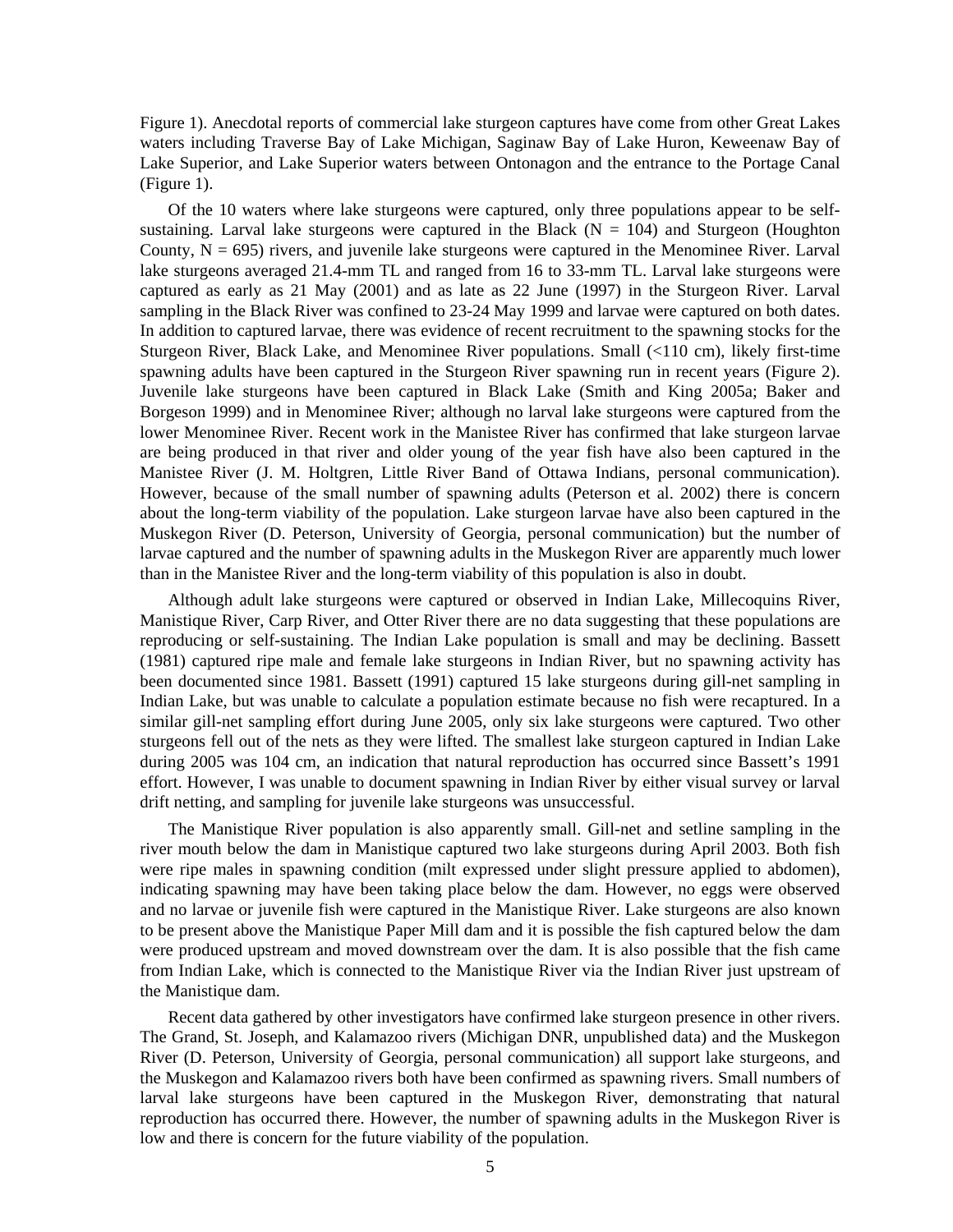Juvenile lake sturgeons captured in the Ontonagon River were stocked fish that were introduced to the river in an attempt to reestablish a self-sustaining population. Although the stocking was not part of this study, it was initiated in 1998 after several years of sampling in the Ontonagon River failed to capture any lake sturgeons and the population was assumed to be extirpated. Young of the year lake sturgeons were stocked into the Ontonagon River from 1998 to 2002 and in 2004 (MDNR data); Fisheries Division plans to continue stocking the Ontonagon River until 20 year classes have been added. All stocked lake sturgeons had coded wire tags (CWT) inserted into their snout cartilage. Subsequent sampling in the Ontonagon River and nearby Lake Superior captured juvenile lake sturgeons and all had CWT in the snout or had deformed pectoral fins characteristic of hatchery origin (Filmore 2003).

Lake sturgeons from the Sturgeon River (Houghton County) and Menominee River are in apparent good condition (Figure 3). Length-weight relationships from these two populations are similar to other lake sturgeon populations (Priegel and Wirth 1975). It is interesting to note that the Sturgeon River fish were captured during the spawning run when fish would be expected to weigh more than at other times of the year, yet they weighed less on average than Menominee River fish of the same length (Figure 3). This may be a consequence of differences in productivity between Lake Michigan and Lake Superior.

#### *Lake Sturgeon Tag Return Data*

Lake sturgeons captured and tagged during spawning in the Sturgeon River have been recaptured in subsequent years in the Sturgeon River and also in the open waters of Lake Superior as far west as Chequamegon Bay and as far east as Whitefish Point (Figure 4). Fish recapture data from Lake Superior were provided by commercial fishers, Michigan DNR, and Wisconsin DNR; fish were recaptured in commercial trap nets or gill nets. The majority of recaptures in the Sturgeon River have been male lake sturgeons ( $N = 24$ ) that have been recaptured once. Four female lake sturgeons have been recaptured at the Sturgeon River spawning site. No lake sturgeons captured and tagged at the Sturgeon River spawning site have been recaptured spawning in other rivers, and no lake sturgeons captured and tagged during spawning in other rivers have subsequently been captured during spawning in the Sturgeon River. Recapture data as well as recent genetic analysis of lake sturgeon (DeHaan 2003; K. Scribner, Michigan State University, unpublished data; B. May, University of California at Davis, unpublished data) confirmed that lake sturgeons have high site fidelity to specific spawning rivers and that they return to their river of origin to spawn upon reaching sexual maturity.

Other lake sturgeon recapture data and published reports (Auer 1999) showed that lake sturgeons traveled extensive distances in the Great Lakes. A lake sturgeon captured and tagged in the lower Menominee River in August 1996 during this study was harvested by an angler in the Mississagi River, Ontario in June 1998. It had traveled a minimum distance of 400 km (250 miles). It is not possible to determine the fish's natal river because it was captured during summer at both sites. Fish originally captured and tagged in the lower Menominee River during this study have been recaptured throughout the Green Bay/Bay de Noc system, indicating that fish from the Menominee River utilized the entire area of Green Bay during non-spawning periods.

One lake sturgeon captured in spawning condition on 16 May 2002 in the lower Manistique River was recaptured in Green Bay near the Peshtigo River mouth on 28 May 2005 by a commercial fisher. This fish was in spawning condition when originally captured in the Manistique River. Two lake sturgeons originally captured and tagged by the Wisconsin DNR in Lake Winnebago and the Wolf River, Wisconsin were also recaptured in Green Bay. One of these lake sturgeons was captured in a commercial whitefish trap net near the mouth of the Cedar River, Michigan in May 2005 and in May 2006 was captured again in a gill net in Saginaw Bay, Lake Huron (A. Kowalski, United States Fish and Wildlife Service, personal communication). The second fish washed up on the east shore of Big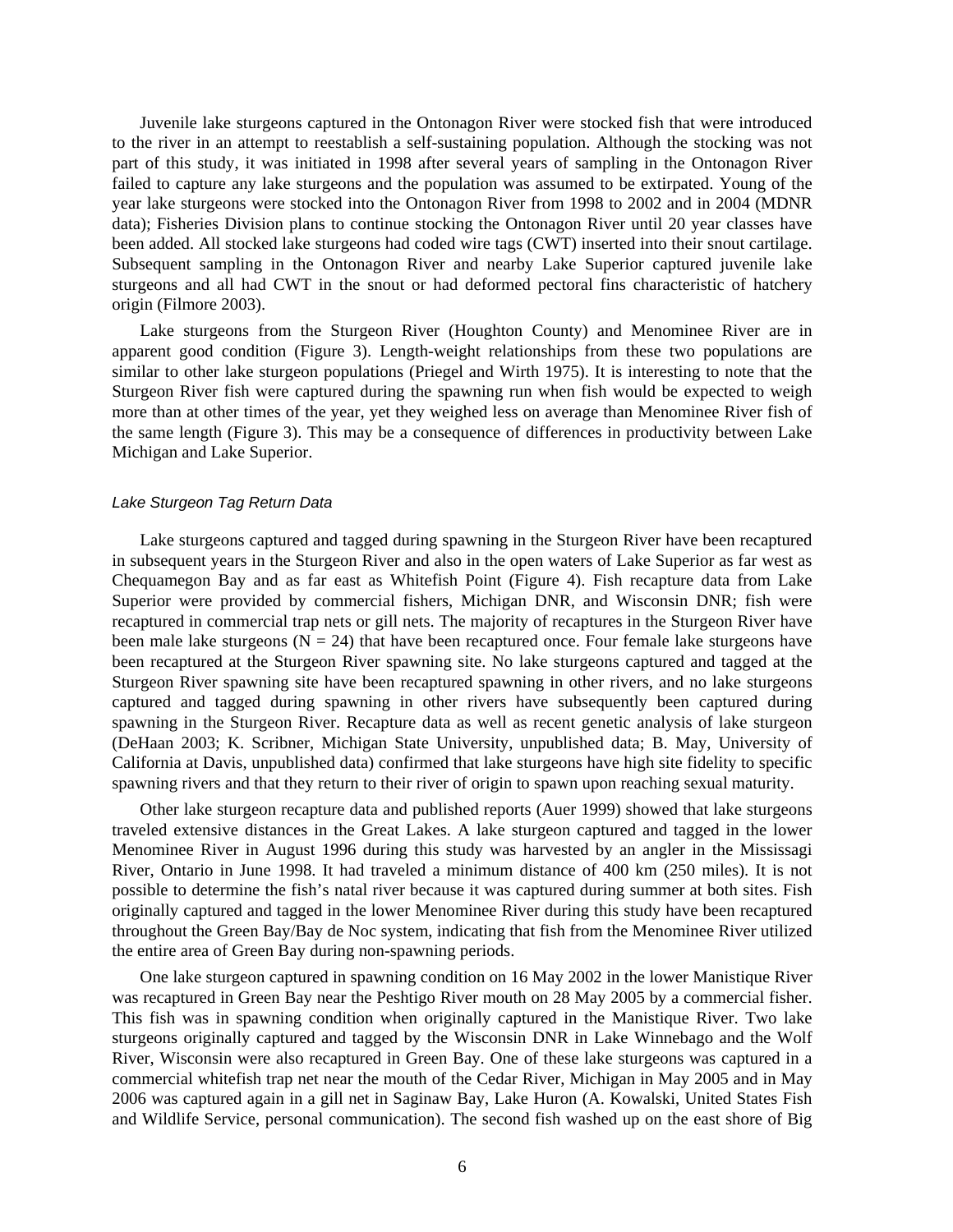Bay de Noc in August 2005 and was reported to the Escanaba DNR office. Both of these fish passed over and through a series of dams and locks on the Lower Fox River to reach Lake Michigan.

Although lake sturgeon tagging has been occurring in Lake Michigan, Lake Huron, and Lake Superior drainages for a number of years there have been only two reports of fish making an interbasin migration (discussed above). Because of the documented long-range movements of lake sturgeon (Auer 1996b, 1999), it is likely that as lake sturgeon research continues such inter-basin movements will be documented with greater frequency.

#### *Early Life History*

Because larval lake sturgeon production was only documented in two waters (Black River and Sturgeon River, Houghton County) investigating early life history proved difficult. Larval drift data collected from the Sturgeon River demonstrated that larvae drift as much as 61 km downriver (Auer and Baker 2002), although the number of sturgeons captured declined with distance downstream. Larval drift data collected during the course of this study were combined with data collected by Dr. Nancy Auer (Michigan Technological University) from 1992–97 and published (Auer and Baker 2002) in the Proceedings of the 4<sup>th</sup> International Sturgeon Symposium. Drifting larval lake sturgeons in the Upper Black River were captured 11 km downstream from the spawning site and immediately upstream of Black Lake, indicating some proportion of larvae likely drift out into Black Lake prior to settling out of the drift (Smith and King 2005b). Lake sturgeon spawning in the Upper Black River is limited to the lower 11 km of river by Kleber and Tower dams (Baker and Borgeson 1999). It is possible that prior to the construction of these dams spawning lake sturgeons migrated further upstream and larval lake sturgeons drifted to the lower river but not into Black Lake. More detailed characteristics of larval lake sturgeon drift have been summarized in Auer and Baker (2002) and Smith and King (2005b).

Juvenile and young of the year lake sturgeons also proved difficult to catch, likely because they are so rare. Young of the year lake sturgeons were captured in the Sturgeon River only during July and August although sampling continued through December (Holtgren and Auer 2004). Benson et al. (2005) were able to capture young lake sturgeons in the Peshtigo River, Wisconsin only from June to October although sampling continued into November. Smith and King (2005b) also captured young lake sturgeons in the Upper Black River immediately upstream from Black Lake. In all these studies, young of the year fish were captured over substrates of sand or sand mixed with small gravel. Results from these studies suggest that young lake sturgeons spend most of the first summer in the lower stretches of spawning rivers but may leave the rivers late in their first summer. In the case of Black Lake, it is not clear if young of the year fish captured in the river had settled there from larval downstream drift or if these fish had ascended the river from Black Lake. Some larval lake sturgeons appeared to drift into Black Lake (Smith and King 2005b). Filmore (2003) sampled stocked young of the year and juvenile lake sturgeons in the lower Ontonagon River and noted fish were typically captured in deep pools. Radio telemetry of juvenile fish in the Ontonagon River indicated that fish used the lower river as well as Lake Superior. Filmore (2003) and Benson et al. (2005) noted that young of the year lake sturgeons were more active after dark.

Holtgren and Auer (2004) also conducted radiotelemetry studies with juvenile and sub-adult lake sturgeons in Portage Lake, which receives the Sturgeon River and is a known habitat for lake sturgeons. Lake sturgeons in Portage Lake occupied waters less than 16 m deep over substrates of sand or sand and mud. Movement of some radio-tagged fish was related to light intensity as two fish moved to shallower water at night and back to deeper water during daylight. Lake sturgeons were never associated with submerged aquatic vegetation. These results are consistent with those found by Benson et al. (2005) for the Peshtigo River, Wisconsin lake sturgeon population. Young of the year lake sturgeons in the Peshtigo River were captured or located (via telemetry) over sand substrates in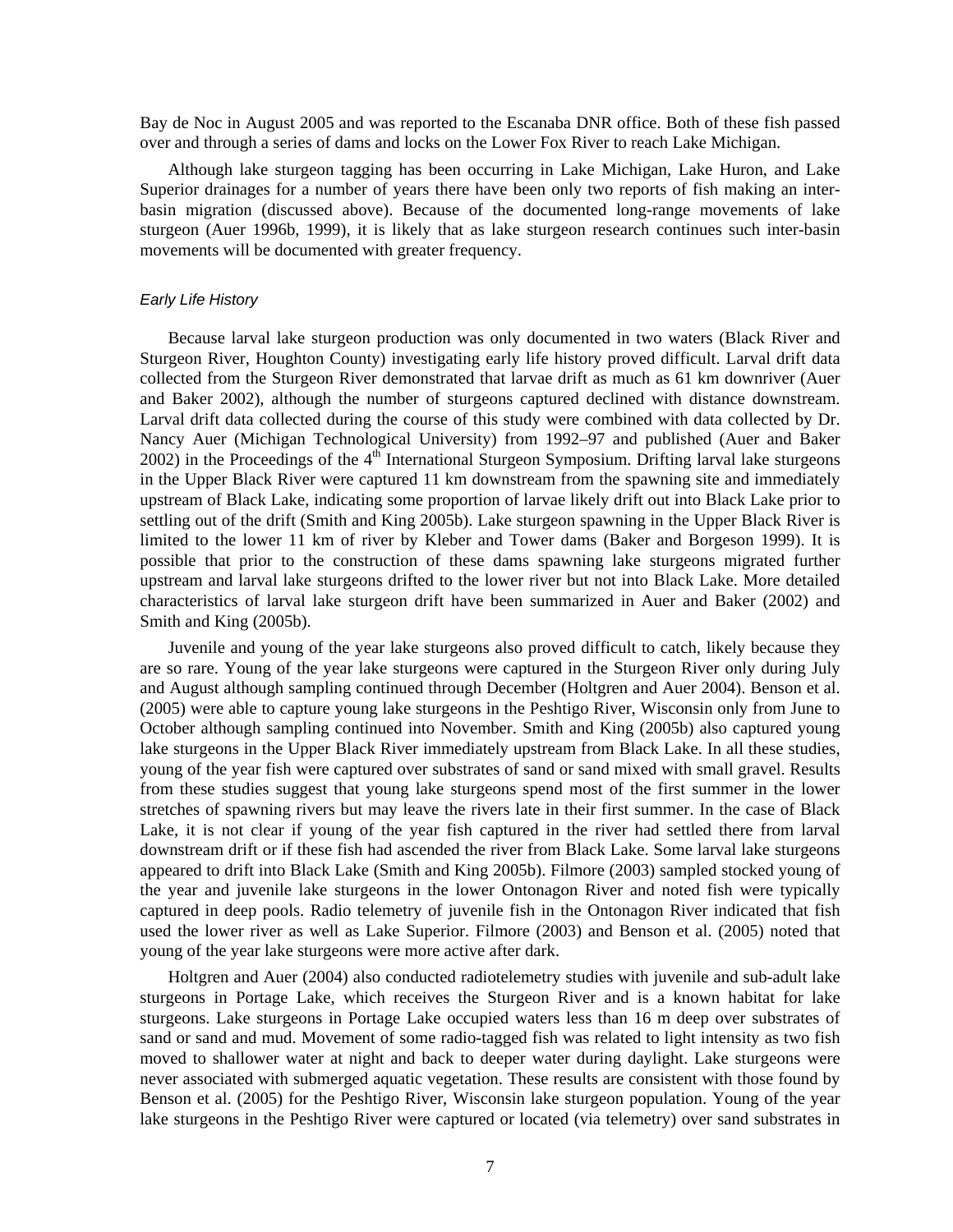relatively shallow water (<2 m deep) and left the lower river for Green Bay as water temperatures cooled in late summer and early fall. Smith and King (2005a), using telemetry to study juvenile lake sturgeon movements and habitat use in Black Lake, also concluded that juvenile lake sturgeons used sand and silt and organic substrates. Some juvenile lake sturgeons have also been captured in Menominee River, but no data on habitat use are available for that population.

#### **Summary**

Although lake sturgeons are still widely distributed across Michigan, it is apparent that lake sturgeon abundance is far below historical levels and that some populations have been extirpated from rivers that historically supported spawning. There is little evidence of natural reproduction from most existing populations. Also, current lake sturgeon abundance and distribution do not satisfy the goal set for lake sturgeon management in Michigan (Hay-Chmielewski and Whelan 1997), which is to conserve and rehabilitate self-sustaining lake sturgeon populations to the point that the species can be de-listed as a threatened species. It is apparent that lake sturgeon populations exist in waters not sampled during the course of this study. Occasional sightings of lake sturgeon have come from the Rifle River and the Saginaw River and its tributaries. Survey efforts in these and other waters would enhance our ability to manage lake sturgeon statewide.

Based on the work presented here and research being conducted by others around the state, there are currently four populations that can be considered self-sustaining and perhaps expanding (Sturgeon River, Menominee River, Black Lake, and St. Clair River-Lake St. Clair). The population found in Lake St. Clair-St. Clair River is undoubtedly the largest population in Michigan (Thomas and Haas 2004) and is considered robust enough to allow a more liberal recreational harvest than other Michigan populations (one fish per angler per year, slot size limit of 42 to 50 inches, open season from 16 July to 30 September, and mandatory registration of harvested fish). Recent changes in habitat quality (hydropower dam relicensing, water quality improvements, etc.) have likely enhanced natural reproduction in other waters (e.g., Manistee River) but populations remain extremely small and in need of active management. Remaining populations are considered to be at risk for further declines and harvest is either not allowed or severely limited (Black Lake). Because lake sturgeon populations in Michigan are greatly reduced from historic levels, are extirpated from many rivers where they formerly occurred, and may not be reproducing in rivers where they currently occur, rehabilitating lake sturgeon will require not only the continued protection of existing remnant populations but also will likely require supplementation of existing populations and reintroduction to waters where lake sturgeon have been extirpated.

#### **Acknowledgements**

The bulk of the funding for this study was from the Federal Aid in Sport Fish Restoration Fund, Project F-81. Other grant funds supporting this work came from the Great Lakes Fishery Trust, the National Marine Fisheries Service, and the State of Michigan Game and Fish Protection Fund. Coinvestigators on these grants included Dr. Nancy Auer, (Michigan Technological University), Robert Elliott (United States Fish and Wildlife Service), and Dr. Douglas Peterson (University of Georgia). The Black Lake Chapter of Sturgeon for Tomorrow provided support for the work conducted on Black Lake. Numerous individuals assisted in field sampling during the course of this and other cited studies; their enthusiastic help is greatly appreciated. I am particularly indebted to Dr. Nancy Auer for her advice, encouragement, and cooperation during all phases of this research. The cooperation of commercial fishers R. Wilcox, Thills Fisheries, and G. Ruleau is particularly appreciated. P. Schneeberger and N. Auer provided editorial advice on early drafts of this report.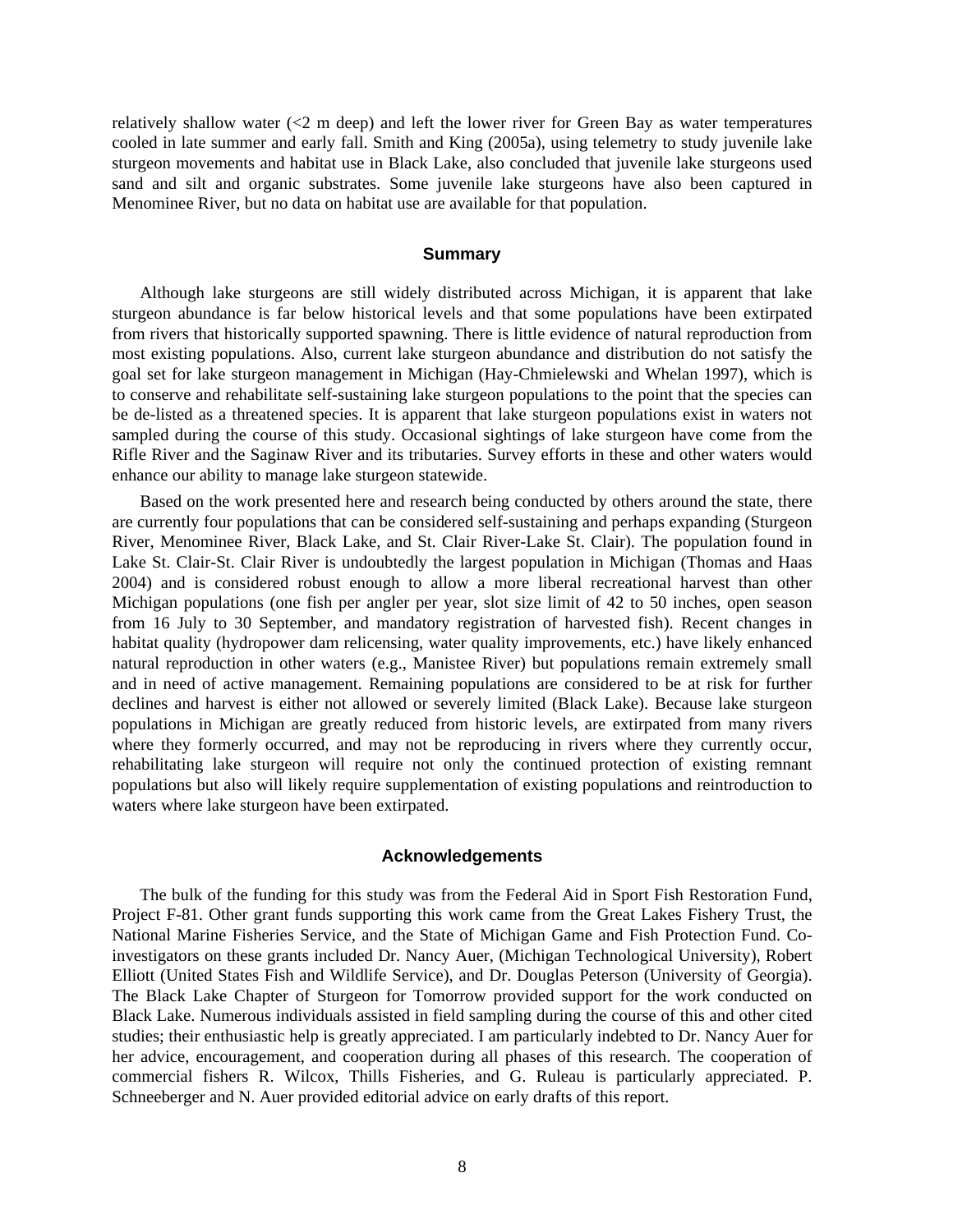

Figure 1.–Map showing approximate locations sampled for lake sturgeon. Numbers correspond to water bodies listed in Table 1. Waters where lake sturgeons were captured or are known to be present are underlined and Great Lakes waters where lake sturgeons were occasionally captured by commercial and tribal fishers are indicated by stars. The Ontonagon River (10) is a reintroduced population and indicated by a box.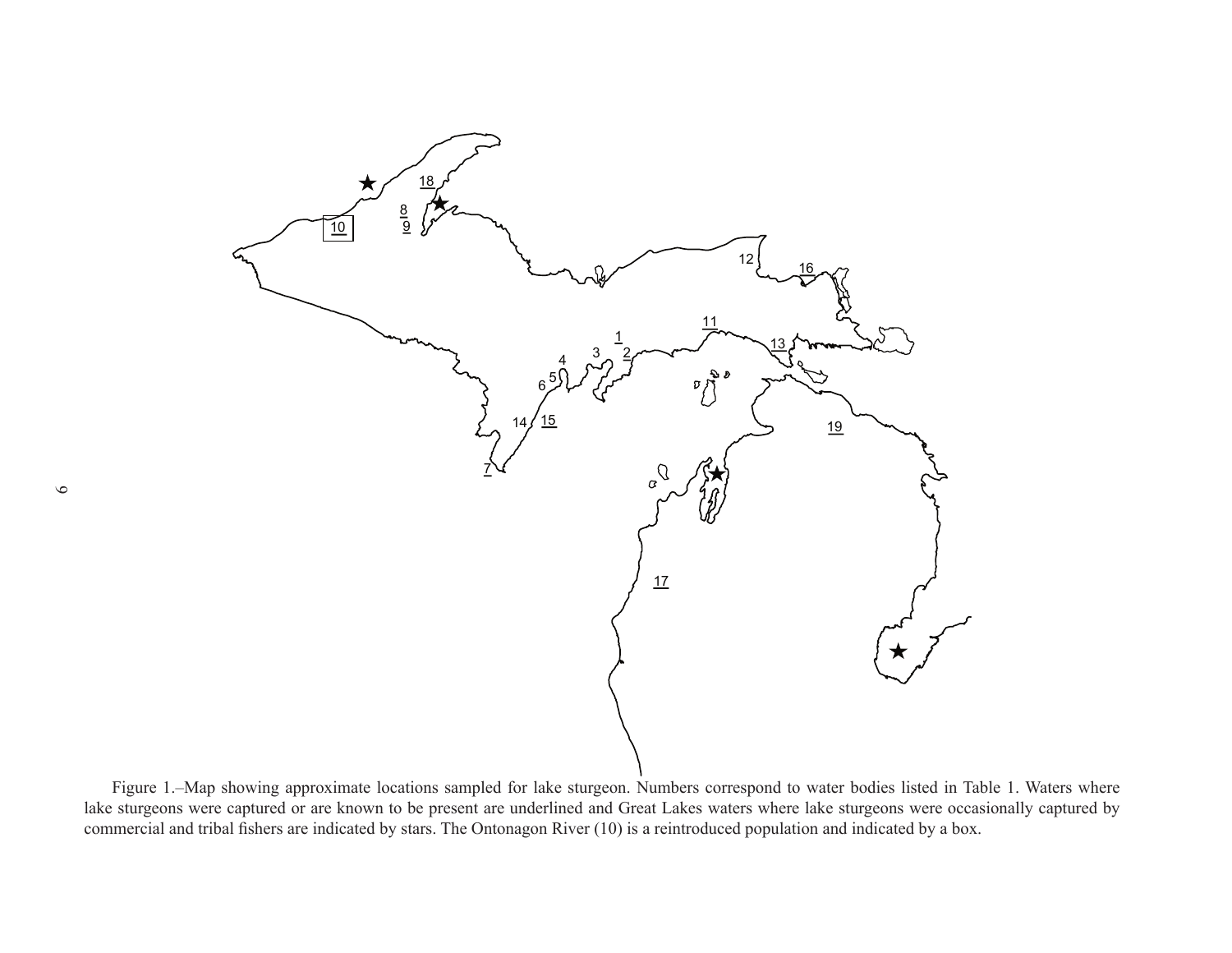

Figure 2.–Length-frequency (TL) of lake sturgeons captured during the spawning runs in the Sturgeon River (A) and during all open water months in the Menominee River (B).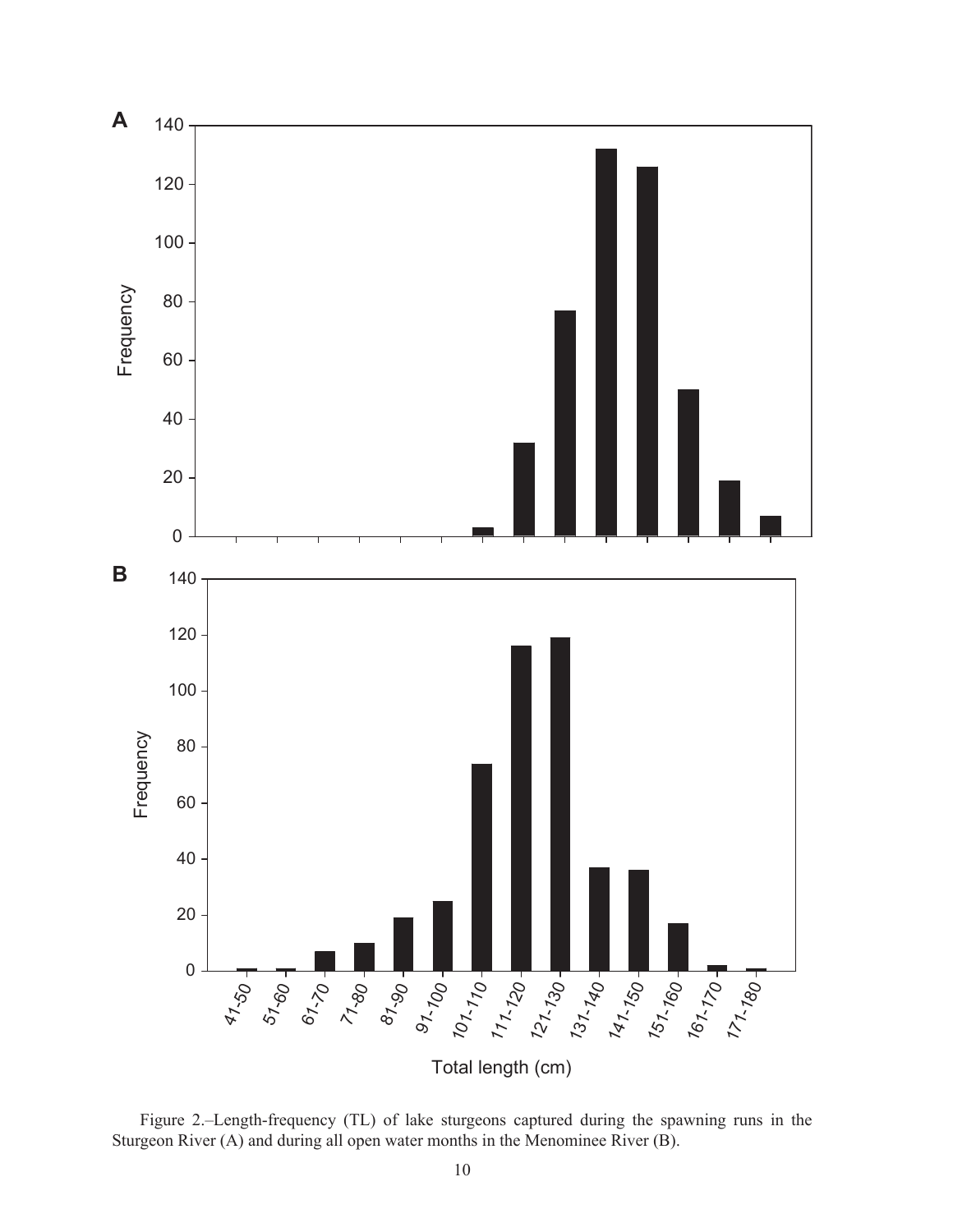

Figure 3.–Length-weight relationships for lake sturgeons captured in the Sturgeon River and Menominee River. Data from Sturgeon River fish were collected only during spawning periods and data from Menominee River fish were collected from May to October.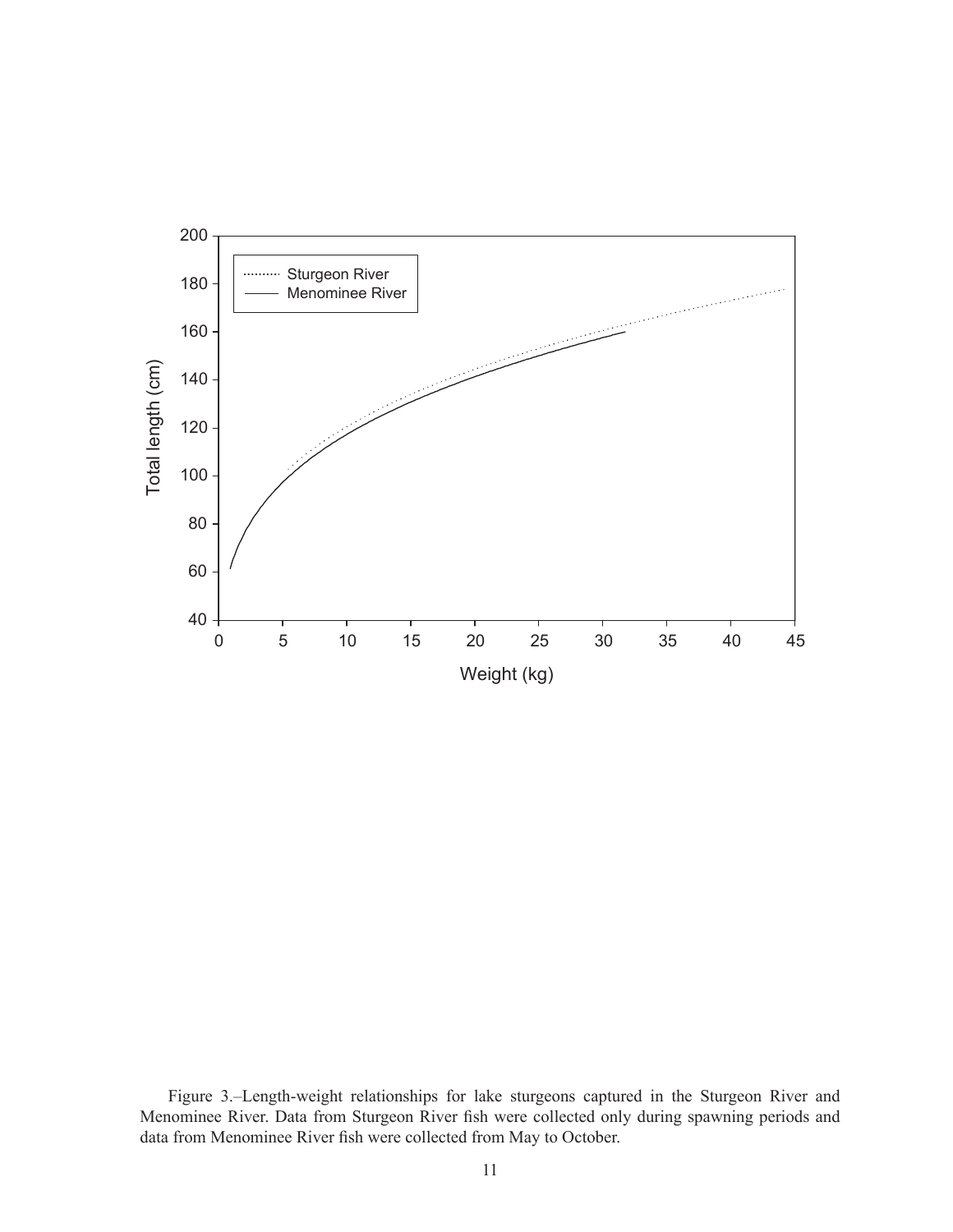

Figure 4.–Map of upper Great Lakes with arrows indicating direction and approximate maximum extent of movement documented for lake sturgeon from labeled source waters.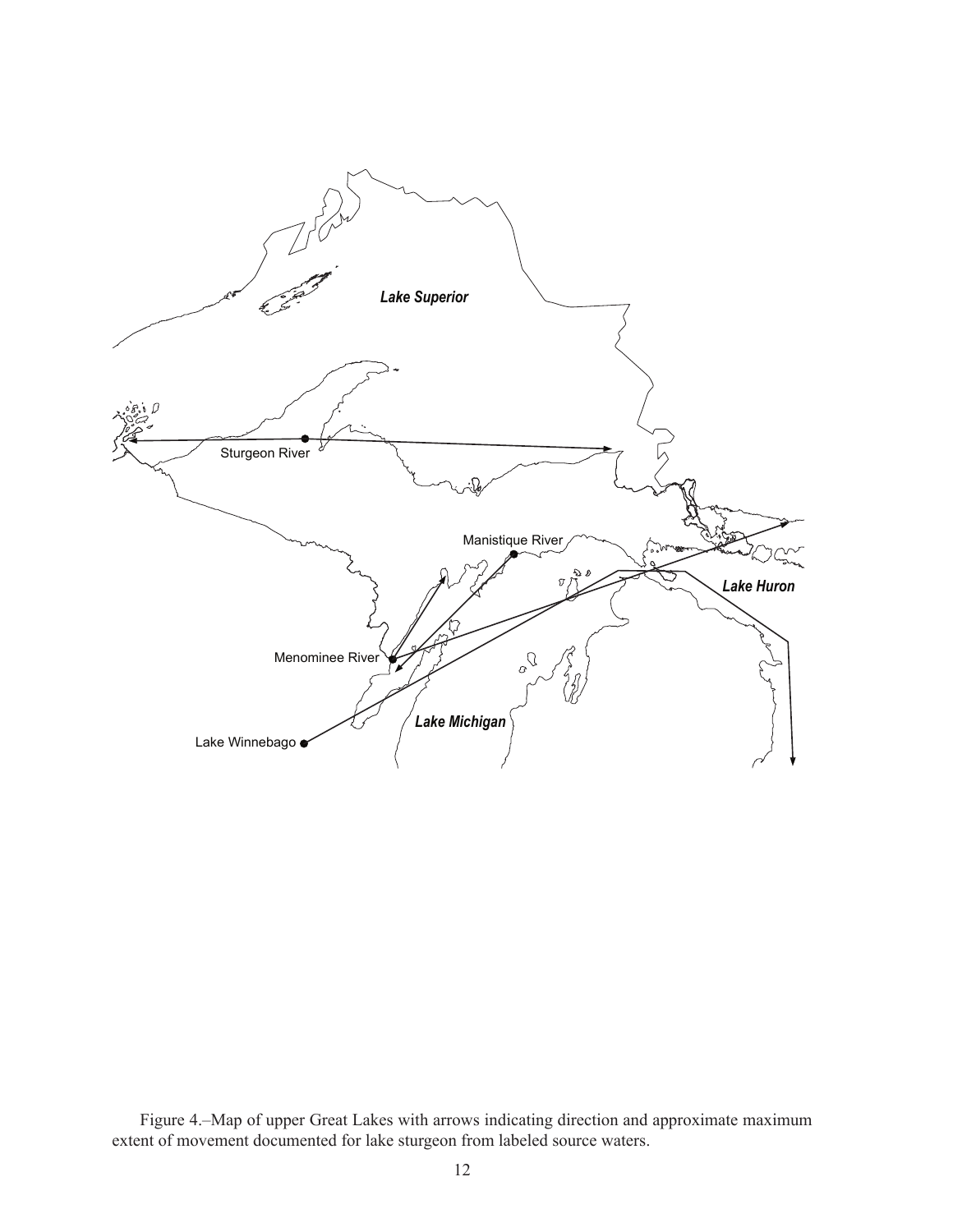| Water sampled                            | Life stage targeted    | Gears used <sup>a</sup> |
|------------------------------------------|------------------------|-------------------------|
| Indian River (1)                         | Adult, larva           | BS, DN, VS              |
| Indian Lake (1)                          | Adult, juvenile        | FN, GN                  |
| Manistique River below dam (2)           | Adult, larva, juvenile | GN, SL, DN, VS, BS      |
| Sturgeon River (Delta Co.) (3)           | Adult, larva           | DN, SL, VS              |
| Whitefish River (4)                      | Adult, larva           | BS, DN                  |
| Escanaba River (5)                       | Adult                  | BS, GN                  |
| Ford River (6)                           | Larva                  | DN                      |
| Lower Menominee River (7) below last dam | Adult, larva, juvenile | BS, DN                  |
| Otter River (8)                          | Adult, egg             | VS, DN                  |
| Sturgeon River (Houghton Co.) (9)        | Adult, larva, juvenile | VS, DN                  |
| Ontonagon River (10)                     | Adult, larva, juvenile | BS, GN, SL, DN, TL      |
| Millecoquins River (11)                  | Adult, larva           | VS, DN                  |
| Tahquamenon River (12)                   | Adult, larva           | BS, DN, GN, SL          |
| Carp River (Mackinaw Co.) (13)           | Adult, larva           | DN, VS                  |
| Cedar River (14)                         | Adult, larva           | DN, VS                  |
| Green Bay (15)                           | Adult, juvenile        | GN, CTN, TL             |
| Whitefish Bay, Lake Superior (16)        | Adult, juvenile        | <b>CTN</b>              |
| Manistee River (17)                      | Adult                  | <b>BS</b>               |
| Portage Lake (18)                        | Adult, juvenile        | GN, SL                  |
| Black River/Black Lake (19)              | Adult, larva           | GN, TL, DN, VS          |

Table 1.–Summary of water bodies sampled for lake sturgeon and gears used (parenthetical numbers correspond to numbers on Figure 1).

<sup>a</sup> BS = boomshocker, DN = larval drift net, FN = fyke net, GN = gill net, SL = setlines, VS = visual survey w/ dip nets,  $TL = \text{travl}$ ,  $CTN = \text{commercial trap net}$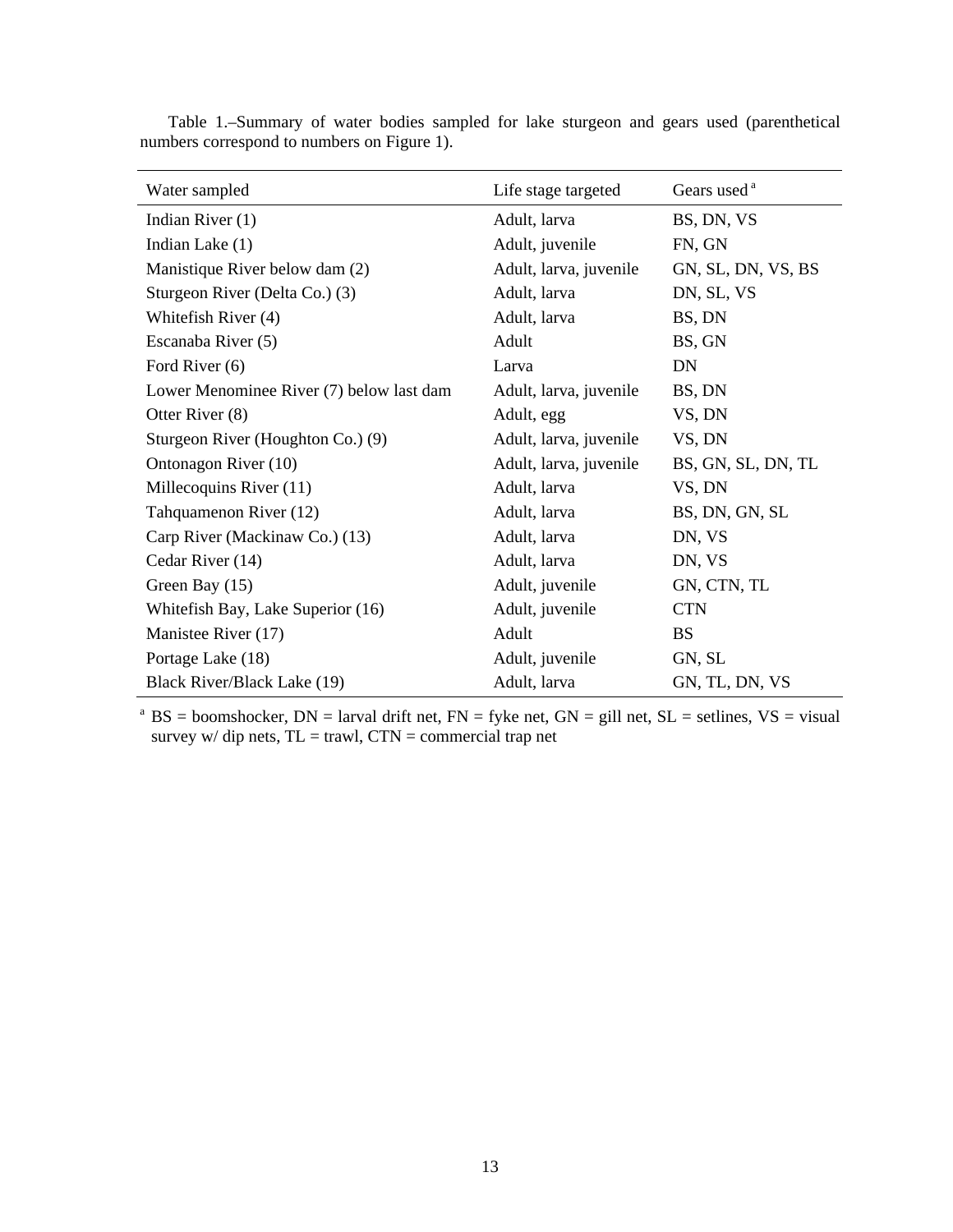| Water sampled                       | Number of lake<br>sturgeon captured | TL range<br>of captured fish (cm) |
|-------------------------------------|-------------------------------------|-----------------------------------|
| Sturgeon River (Houghton County)    | 446                                 | $106 - 178$                       |
| Menominee River                     | 465                                 | $50 - 171$                        |
| Millecoquins River                  | $\overline{2}$                      | 158–180                           |
| Manistique River                    | $\overline{2}$                      | $115 - 118$                       |
| <b>Black River/Black Lake</b>       | 339                                 | $75 - 193$                        |
| Ontonagon River                     | 110                                 | $14 - 66$                         |
| <b>Manistee River</b>               | 6                                   | 154–180                           |
| Whitefish Bay/eastern Lake Superior | 31                                  | $86 - 147$                        |
| Green Bay                           | 87                                  | $35 - 196$                        |
| Indian Lake                         | 6                                   | $104 - 165$                       |

Table 2.–Summary of waters where lake sturgeon juveniles or adults were captured.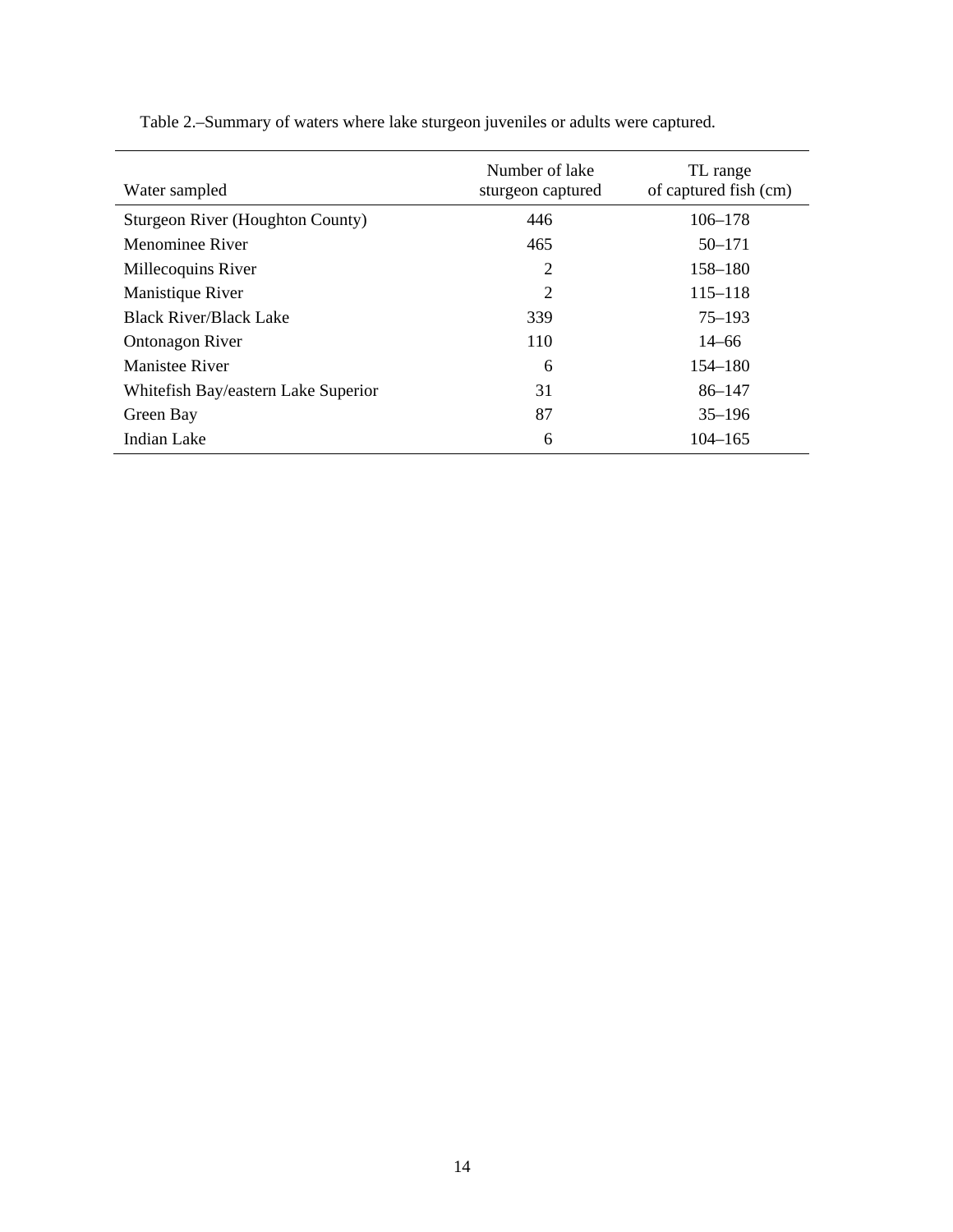#### **References**

- Auer, N. A. 1996a. Response of spawning lake sturgeon to change in hydroelectric facility operation. Transactions of the American Fisheries Society 125:66–77.
- Auer, N. A. 1996b. Importance of habitat and migration to sturgeons with emphasis on lake sturgeon. Canadian Journal of Fisheries and Aquatic Science 53 (Supplement 1):152–160.
- Auer, N. A. 1999. Population characteristics and movements of lake sturgeon in the Sturgeon River and Lake Superior. Journal of Great Lakes Research 25:282–293.
- Auer, N. A., and E. A. Baker. 2002. Duration and drift of larval lake sturgeon in the Sturgeon River, Michigan. Journal of Applied Ichthyology 18:557–564.
- Baker, E. A., and D. J. Borgeson. 1999. Lake sturgeon abundance and harvest in Black Lake, Michigan, 1975–99. North American Journal of Fisheries Management 19:1080–1088.
- Bassett, C. 1981. Management plan for lake sturgeon (*Acipenser fulvescens*) in the Indian River and Indian Lake, Alger and Schoolcraft counties, Michigan. U.S. Forest Service, Manistique, Michigan.
- Bassett, C. 1991. 1991 Lake sturgeon survey in Indian Lake. U.S. Forest Service unpublished report, Manistique.
- Benson, A. C., T. M. Sutton, R. F. Elliott, and T. G. Meronek. 2005. Seasonal movement patterns and habitat preferences of age-0 lake sturgeon in the lower Peshtigo River, Wisconsin. Transactions of the American Fisheries Society 134:1400–1409.
- Boreman, J. 1997. Sensitivity of North American sturgeons and paddlefish to fishing mortality. Environmental Biology of Fishes 48:399–405.
- DeHaan, P. W. 2003. Demographic and life history characteristics of remnant lake sturgeon populations in the upper Great Lakes basin: inferences based on genetic analyses. Master's thesis, Michigan State University, East Lansing.
- Filmore, K. L. 2003. Habitat selection and movement of stocked juvenile lake sturgeon *Acipenser fulvescens* and benthic invertebrate distribution in the lower Ontonagon River, Michigan. Master's thesis. Michigan Technological University, Houghton.
- Harkness, W. J. K., and J. R. Dymond. 1961. The lake sturgeon. Ontario Department of Lands and Forests, Toronto.
- Hay-Chmielewski. E. M., and G. E. Whelan. 1997. State of Michigan lake sturgeon rehabilitation strategy. Michigan Department of Natural Resources, Fisheries Special Report 18, Ann Arbor.
- Holey, M. E., E. A. Baker, T. F. Thuemler, and R. F. Elliott. 2000. Research and assessment needs to restore lake sturgeon in the Great Lakes. Great Lakes Fishery Trust, Muskegon, Michigan.
- Holtgren, J. M., and N. A. Auer. 2004. Movement and habitat of juvenile lake sturgeon (*Acipenser fulvescens*) in the Sturgeon River/Portage Lake system, Michigan. Journal of Freshwater Ecology 19:419–432.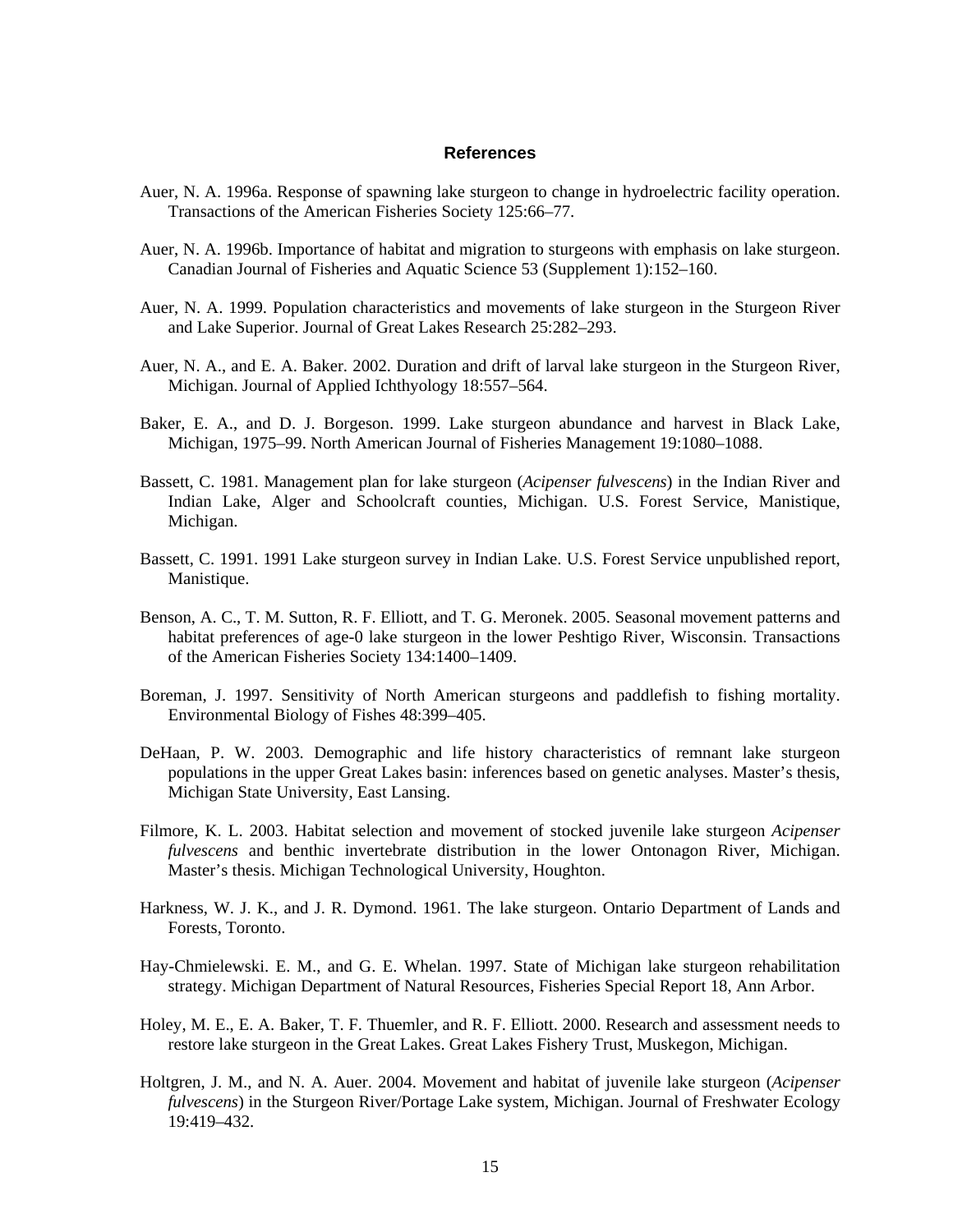- Houston, J. J. 1987. Status of the lake sturgeon, *Acipenser fulvescens*, in Canada. Canadian Field-Naturalist 101:171–185.
- Peterson, D. L., B. Gunderman, and P. Vecsei. 2002. Lake sturgeon of the Manistee River: a current assessment of spawning stock size, age, and growth. American Fisheries Society Symposium 28:175–182.
- Priegel, G. R., and T. L. Wirth. 1975. Lake sturgeon harvest, growth, and recruitment in Lake Winnebago, Wisconsin. Wisconsin Department of Natural Resources, Technical Bulletin 83, Madison.
- Roussow, G. 1957. Some considerations concerning sturgeon spawning periodicity. Journal of the Fisheries Research Board of Canada 14:553–572.
- Scott, W. B., and E. J. Crossman. 1973. Freshwater fishes of Canada. Fisheries Research Board of Canada Bulletin 184:82–89.
- Smith, K. M., and E. A. Baker. 2005. Characteristics of spawning lake sturgeon in the Upper Black River, Michigan. North American Journal of Fisheries Management 25:301–307.
- Smith, K. M., and D. K. King. 2005a. Movement and habitat use of yearling and juvenile lake sturgeon in Black Lake, Michigan. Transactions of the American Fisheries Society 134:1159– 1172.
- Smith, K. M., and D. K. King. 2005b. Dynamics and extent of larval lake sturgeon *Acipenser fulvescens* drift in the Upper Black River, Michigan. Journal of Applied Ichthyology 21:161–168.
- Thomas, M. V., and R. C. Haas. 1999. Capture of lake sturgeon with setlines in the St. Clair River, Michigan. North American Journal of Fisheries Management 19:610–612.
- Thomas, M. V., and R. C. Haas. 2004. Abundance, age structure, and spatial distribution of lake sturgeon *Acipenser fulvescens* in the St. Clair System. Michigan Department of Natural Resources, Fisheries Research Report 2076, Ann Arbor.